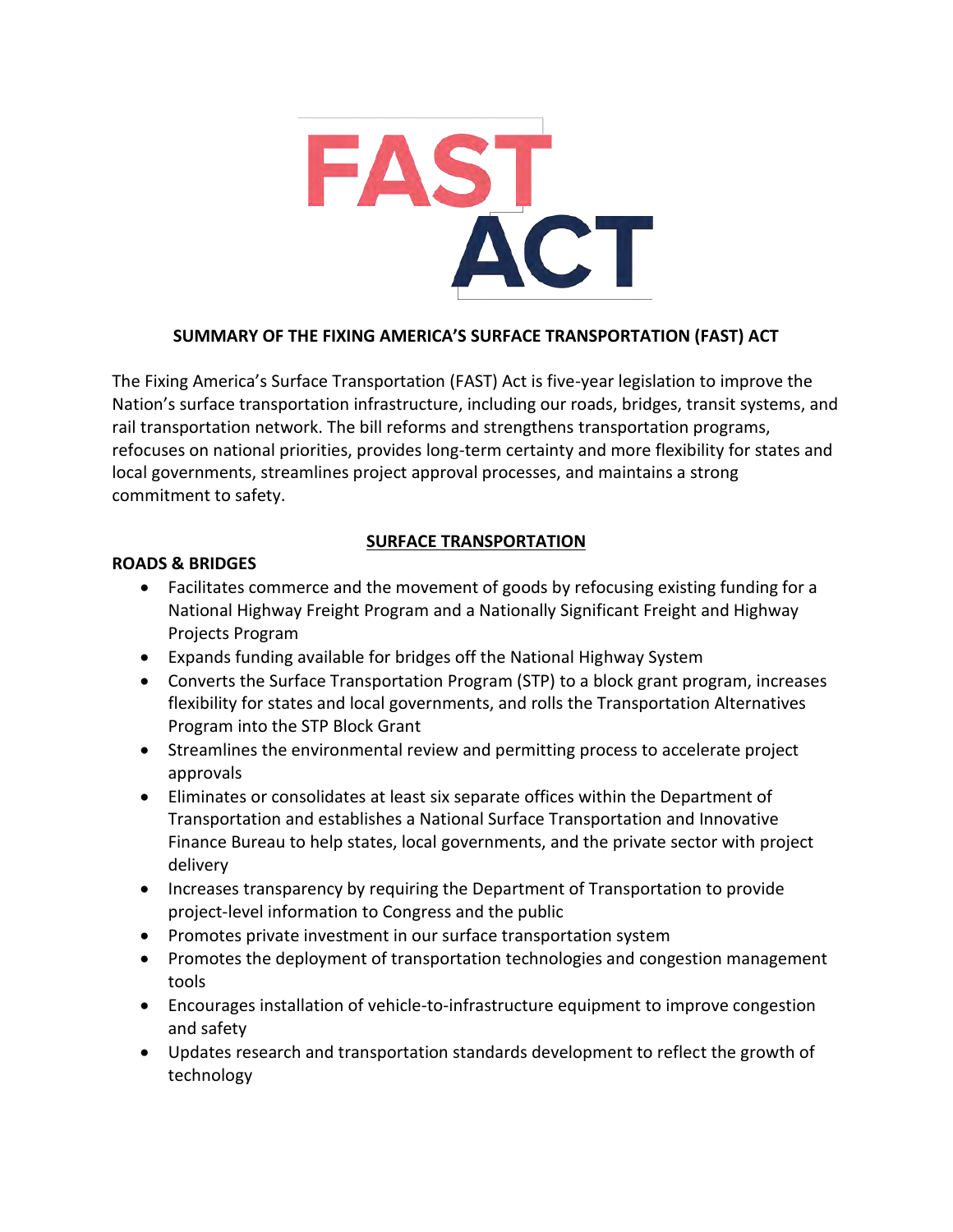#### **PUBLIC TRANSPORTATION**

- Increases dedicated bus funding by 89% over the life of the bill
- Provides both stable formula funding and a competitive grant program to address bus and bus facility needs
- Reforms public transportation procurement to make federal investment more cost effective and competitive
- Consolidates and refocuses transit research activities to increase efficiency and accountability
- Establishes a pilot program for communities to expand transit through the use of publicprivate partnerships
- Eliminates the set aside for allocated transit improvements
- Provides flexibility for recipients to use federal funds to meet their state of good repair needs
- Provides for the coordination of public transportation services with other federally assisted transportation services to aid in the mobility of seniors and individuals with disabilities
- Requires a review of safety standards and protocols to evaluate the need to establish federal minimum safety standards in public transportation and requires the results to be made public

### **HIGHWAY & MOTOR VEHICLE SAFETY**

- Focuses funding for roadway safety critical needs
- Increases percentage of National Priority Safety Program states can spend on traditional safety programs
- Ensures more states are eligible for safety incentive grant funds and encourages states to adopt additional safety improvements
- Encourages states to increase safety awareness of commercial motor vehicles
- Increases funding for highway-railway grade crossings
- Requires a feasibility study for an impairment standard for drivers under the influence of marijuana
- Improves the auto safety recall process to better inform and protect consumers
- Increases accountability in the automobile industry for safety-related issues

### **TRUCK & BUS SAFETY**

- Overhauls the rulemaking process for truck and bus safety to improve transparency
- Consolidates truck and bus safety grant programs and provides state flexibility on safety priorities
- Incentivizes the adoption of innovative truck and bus safety technologies
- Requires changes to the Compliance, Safety, Accountability program to improve transparency in the FMCSA's oversight activity
- Improves truck and bus safety by accelerating the introduction of new transportation technologies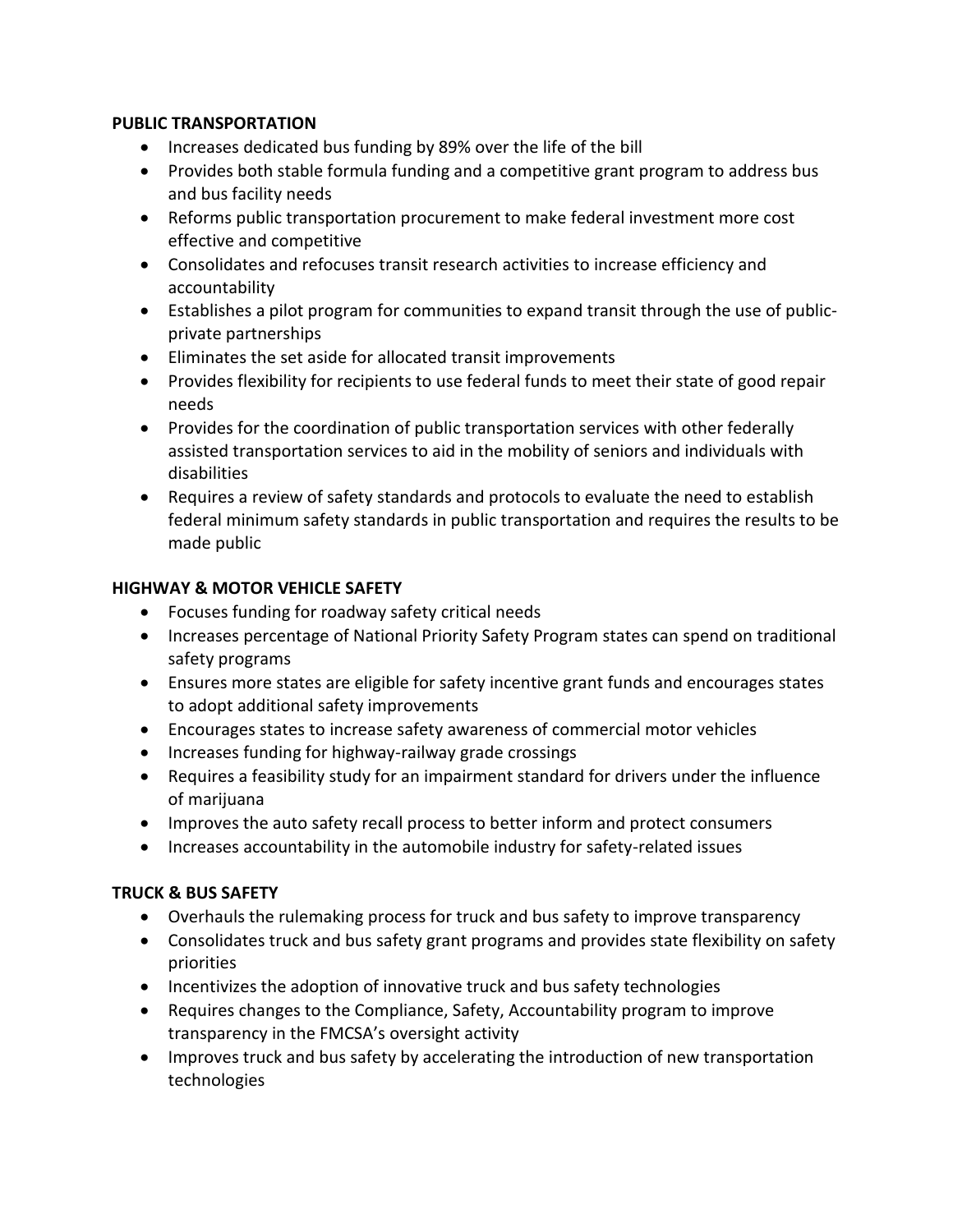#### **HAZARDOUS MATERIALS**

- Grants states more power to decide how to spend training and planning funds for first responders
- Requires Class I railroads to provide crude oil movement information to emergency responders
- Reforms an underutilized grant program for state and Indian tribe emergency response efforts
- Better leverages training funding for hazmat employees and those enforcing hazmat regulations
- Requires real-world testing and a data-driven approach to braking technology
- Enhances safety for both new tank cars and legacy tank cars
- Speeds up administrative processes for hazmat special permits and approvals
- Cuts red tape to allow a more nimble federal response during national emergencies

#### **RAILROADS**

- Provides robust reforms for Amtrak, including reorganizing the way Amtrak operates into business lines
- Gives states greater control over their routes, by creating a State-Supported Route Committee
- Speeds up the environmental review process for rail projects
- Creates opportunities for the private sector through station and right-of-way development
- Consolidates rail grant programs for passenger, freight, and other rail activities
- Establishes a Federal-State Partnership for State of Good Repair grant program
- Strengthens Northeast Corridor planning to make Amtrak more accountable and states equal partners
- Allows competitors to operate up to three Amtrak long-distance lines, if at less cost to the taxpayer
- Strengthens passenger and commuter rail safety, and track and bridge safety
- Preserves historic sites for rail while ensuring that safety improvements can move forward
- Unlocks and reforms the Railroad Rehabilitation and Improvement Financing (RRIF) loan program
- Includes reforms to get RRIF loans approved more quickly with enhanced transparency
- Provides commuter railroads with competitive grants and loans to spur timely Positive Train Control implementation
- Provides competitive opportunities for the enhancement and restoration of rail service

### **COMPREHENSIVE TRANSPORTATION AND CONSUMER PROTECTION**

- Includes provisions intended to improve vehicle and roadway safety
- Modernizes and improves the National Highway Traffic Safety Administration (NHTSA) by improving the vehicle safety recall processes, enhancing agency transparency, and increasing efficiency in current regulatory processes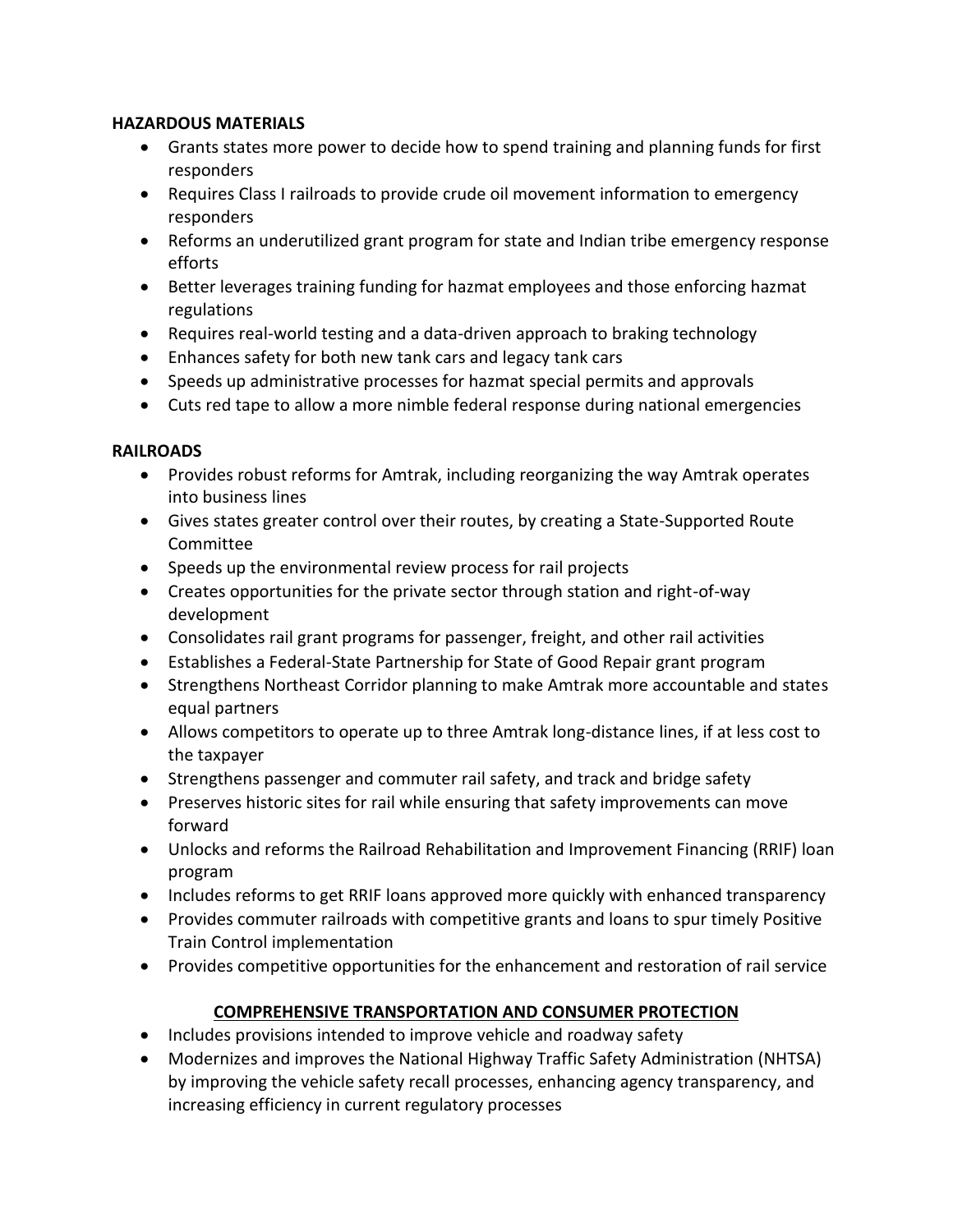Increases accountability among automakers and other stakeholders in the automotive industry, promotes entrepreneurship and innovation within the automotive industry, and fosters greater attention to vehicle safety issues from both automakers and regulators

## **FINANCE**

- Ensures the Highway Trust Fund is authorized to meet its obligations through FY 2020
- Reauthorizes the dedicated revenue sources to the Highway Trust Fund
- Directs offsets from the FAST Act into the Highway Trust Fund to ensure fund solvency:
	- o Reform of rules related to qualified tax collection contracts
	- o Index customs user fees to inflation
	- o Provide for drawdown and sale of crude oil from the Strategic Petroleum Reserve (SPR)
	- o Royalty Overpayments
	- o Revocation or denial of passports in case of certain unpaid taxes
	- o Federal Reserve Surplus Account
	- o Changes to Federal Reserve dividend payments to member banks
	- o Deposit Motor Vehicle Penalties in the Highway Trust Fund
	- o Leaking Underground Storage Tank Trust Fund
	- $\circ$  Repeal of Bipartisan Budget Act of 2015 provision regarding crop insurance

### **MISCELLANEOUS**

### **FEDERAL PERMITTING IMPROVEMENTS**

- Creates a more efficient process for federal approval of major infrastructure projects
- Creates a council composed of the relevant permitting agencies to establish best practices and model timelines for review, designate individuals within agencies with primary responsibility for coordinating reviews and agency decisions, and shorten the time in which challenges can be made to final decisions

# **ABANDONED MINE RECLAMATION FUND**

Reverses a provision in the Moving Ahead for Progress in the  $21<sup>st</sup>$  Century Act (MAP- 21), under which payments based upon Abandoned Mine Land (AML) funds in the Surface Mining Control and Reclamation Act of 1977 due to certified states were capped at \$15,000,000.00 annually, regardless of the amounts actually due to those certified states. The amounts due to the certified states in excess of the \$15,000,000.00 were used as offsets for different purposes. The FAST Act requires payment of excess funds owed by the Federal government to those certified states, but not paid.

# **EXPORT-IMPORT BANK OF THE UNITED STATES**

 Reauthorizes and reforms the Export-Import Bank of the United States, as previously approved in both the House and Senate

# **ENERGY SECURITY**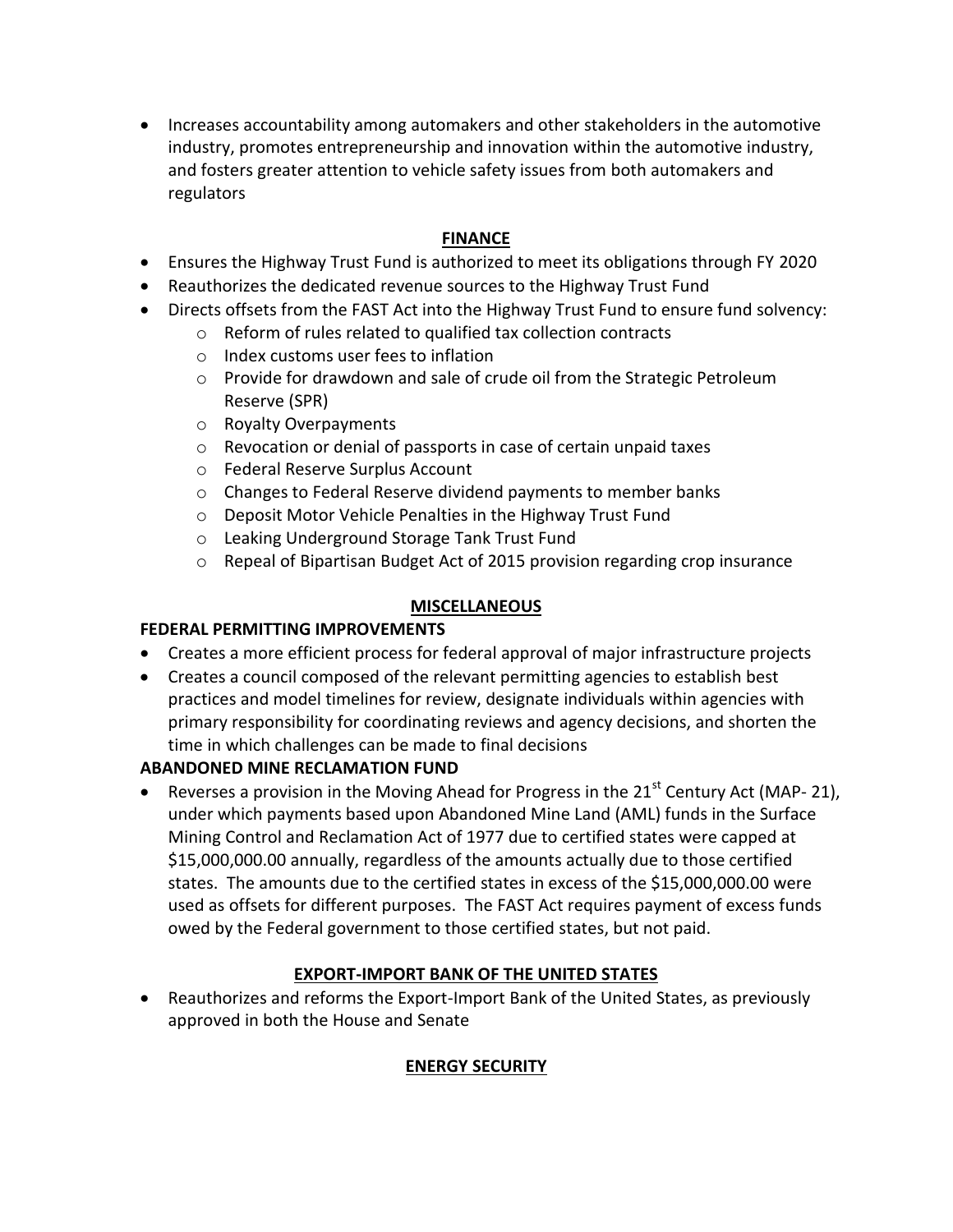- Ensures that our energy infrastructure, including the electric grid, is more safe, secure and resilient to 21st century risks such as physical attacks, cyberattacks, and extreme weather
- Provides the Secretary of Energy with the authority to address grid security emergencies if the President provides a written directive or determination identifying a grid security emergency
- Requires the Department of Energy to submit a plan to Congress evaluating the feasibility of establishing a Strategic Transformer Reserve for the storage, in strategically-located facilities, of spare large power transformers and emergency mobile substations in sufficient numbers to temporarily replace critically damaged large power transformers and substations
- Directs the Secretary of Energy, in collaboration with the Secretary of State, to establish U.S. energy security valuation methods to ensure that energy-related actions that significantly affect the supply, distribution, or use of energy are evaluated with respect to their potential impact on energy security, including their impact on consumers and the economy; energy supply, diversity and resiliency; well-functioning and competitive energy markets; United States trade balance; and national security objectives

### **FINANCIAL SERVICES**

- Simplifies rules and regulations, aids consumers, enhances our capital markets, assists low-income housing residents, and helps build a healthier economy:
	- o Makes changes related to the treatment of Emerging Growth Companies and their registration with the SEC
	- o Directs the SEC to simplify its disclosure regime for issuers and investors
	- $\circ$  Amends design and content requirements for certain gold and silver coins produced by the United States Mint
	- $\circ$  Amends the Investment Advisers Act of 1940 to reduce unnecessary regulatory costs and eliminate duplicative regulation of advisers to SBICs
	- $\circ$  Reduces confusion among consumers by clarifying that they will receive privacy notices after opening a new account when their financial institution's privacy policies change rather than an annual notice
	- $\circ$  Promotes a liquid secondary market for shareholders seeking to sell private securities. It will also encourage startups and private companies to both attract and retain talented employees and raise needed equity capital to grow their businesses
	- o Amends the Low-Income Housing Preservation and Resident Homeownership Act of 1990 to allow owners (including nonprofits) of HUD federally-subsidized multifamily developments access to remaining profits after all operating expenses and maintenance costs
	- $\circ$  Allows tenants on a fixed income to have their income certified and/or verified once every three years rather than annually; helps streamline and reduce the burdens placed on tenants for purposes of determining their eligibility for certain Federal assistance housing programs, including seniors and other individuals and families who consistently maintain a fixed income